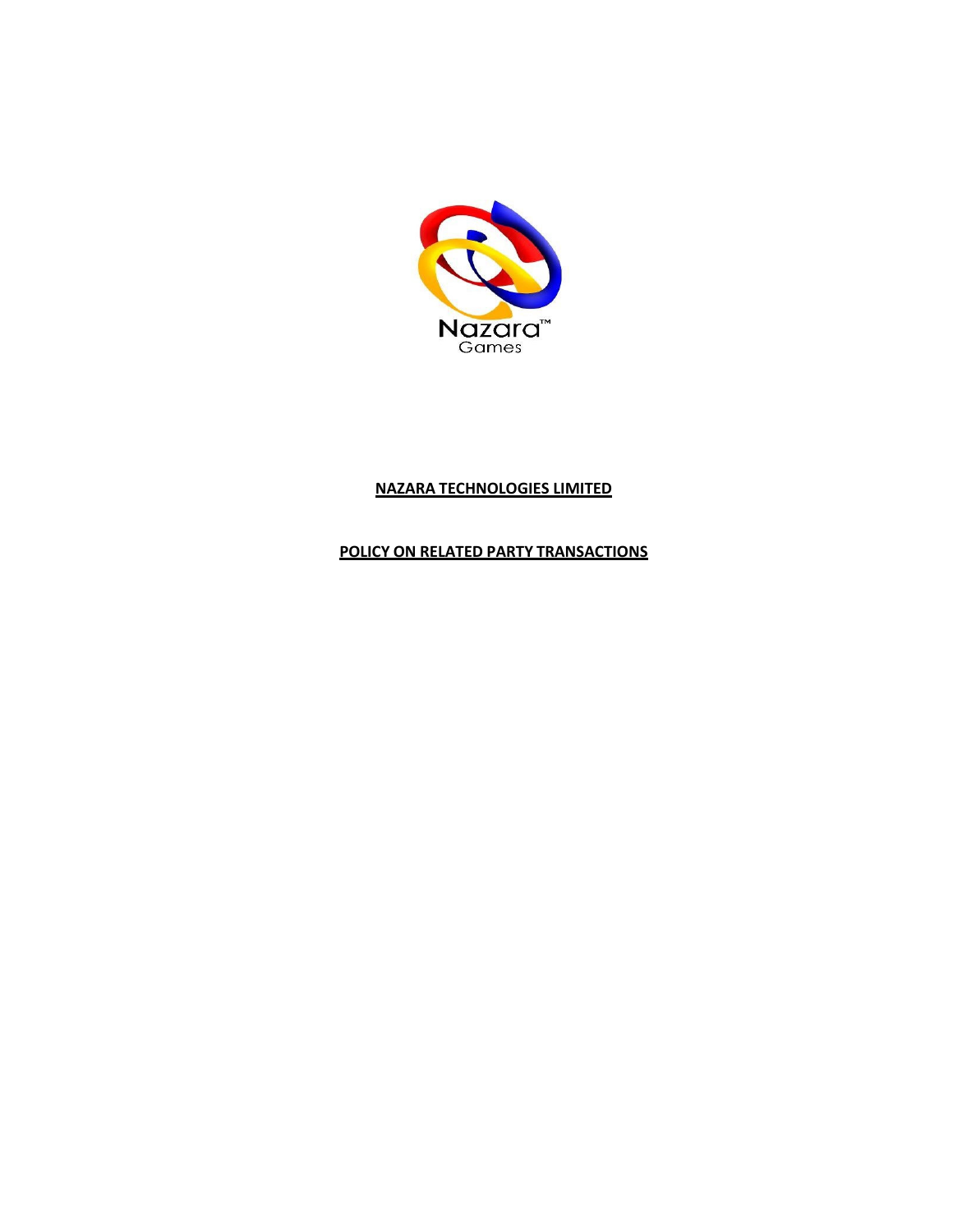### **1. PREAMBLE**

The Board of Directors (the "Board") of Nazara Technologies Limited (the "Company") has adopted this Policy upon recommendation of the Audit Committee in compliance with the requirements of Section 188 of the Companies Act, 2013 and Regulation 23 of SEBI (Listing Obligations and Disclosure Requirements) Regulations,2015 ("LODR").

This Policy applies to transactions between the Company and one or more of its Related Parties. It provides a framework for governance and reporting of Related Party Transactions including material transactions. The Policy shall be effective from April 1, 2022.

The Board had adopted the related party transactions policy at its meeting held on January 17, 2018. Subsequently, the Board adopted this amended and updated policy at its meeting held on March 10, 2021 in supersession of the previous policy. It shall be effective from the date of listing of securities of the Company on Stock Exchanges.

# **2. OBJECTIVE**

This Policy is intended to ensure due and timely identification, approval, disclosure and reporting of transactions between the Company and any of its Related Parties in compliance with the applicable laws and regulations as may be amended from time to time and high standards of Corporate Governance while dealing with related parties.

The provisions of this Policy are designed to govern the approval process and disclosure requirements to ensure transparency in the conduct of Related Party Transactions in the best interest of the Company and its shareholders and to comply with the statutory provisions in this regard.

#### **3. DEFINITIONS**

- a. "**Act**" means the Companies Act, 2013 and the rules made thereunder.
- b. "**Audit Committee or Committee**" means the committee of the Board constituted from time to time under the provisions of Regulation 18 of the SEBI (Listing Obligations and Disclosure Requirements) Regulations, 2015 and Section 177 of the Companies Act, 2013.
- c. **"Arm's Length"** means a transaction between two related parties that is conducted as if they were unrelated, so that there is no conflict of interest and such price charged for transactions to a Related Party has in no case been influenced by the relationship and meets the criteria prescribed in Transfer Pricing Guidelines prescribed under Income- Tax Act, 1961.
- d. "**Board**" means the Board of Directors of the Company as defined under the Companies Act, 2013.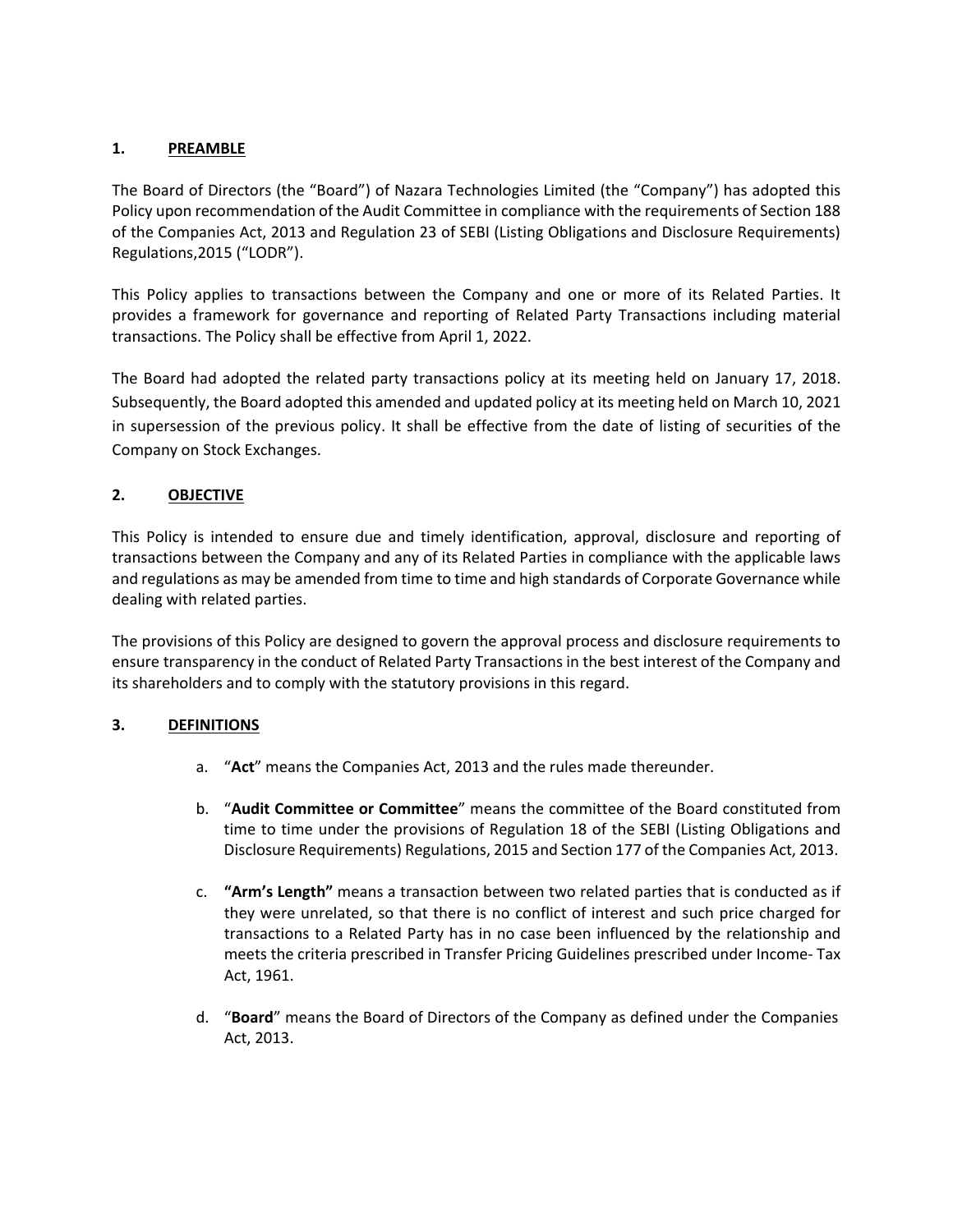- e. "**Key Managerial Personnel**" means Key Managerial Personnel as defined under Section 2(51) of the Companies Act, 2013.
- f. **"Listing Regulation"** means SEBI (Listing Obligations and Disclosure Requirements) Regulations, 2015 ("LODR") as amended from time to time.
- g. "**Material Related Party Transaction**" means a Related Party Transaction which individually or taken together with previous transactions during the financial year, exceeds Rs. 1000 Crores (Rupees One Thousand Crores) or 10 (ten) percent of the annual consolidated turnover of the Company as per the last audited financial statements of the Company, whichever is lower or such limits as may be prescribed either in the Act or the Listing Regulations, whichever is stricter, from time to time. Notwithstanding the above, a transaction involving payments made to a Related Party with respect to brand usage or royalty shall be considered material if the transaction(s) to be entered into individually or taken together with previous transactions during a financial year, exceed 5% of the annual consolidated turnover of the listed entity as per the last audited financial statements of the listed entity.
- h. **"Material Modifications"** means and includes any modification to an existing related party transaction having a variance of 20% of the existing limit as sanctioned by the Audit Committee / Board of Directors / Shareholders of the Company.
- i. "**Related Party**" means a related party as defined under the Act, read with Regulation 2 (zb) of Listing Regulations as amended from time to time.
- 3.1 **"Related Party Transaction"** means a transaction involving a transfer of resources, services or obligations between**:** 
	- (i) the Company or any of its subsidiaries on one hand and a related party of the Company or any of its subsidiaries on the other hand; or
	- (ii) the Company or any of its subsidiaries on one hand, and any other person or entity on the other hand, the purpose and effect of which is to benefit a related party of the Company or any of its subsidiaries, with effect from April 1, 2023;

regardless of whether a price is charged and a "transaction" with a related party shall be construed to include a single transaction or a group of transactions in a contract:

Provided that the following shall not be a related party transaction:

a. the issue of specified securities on a preferential basis, subject to compliance of the requirements under the Securities and Exchange Board of India (Issue of Capital and Disclosure Requirements) Regulations, 2018;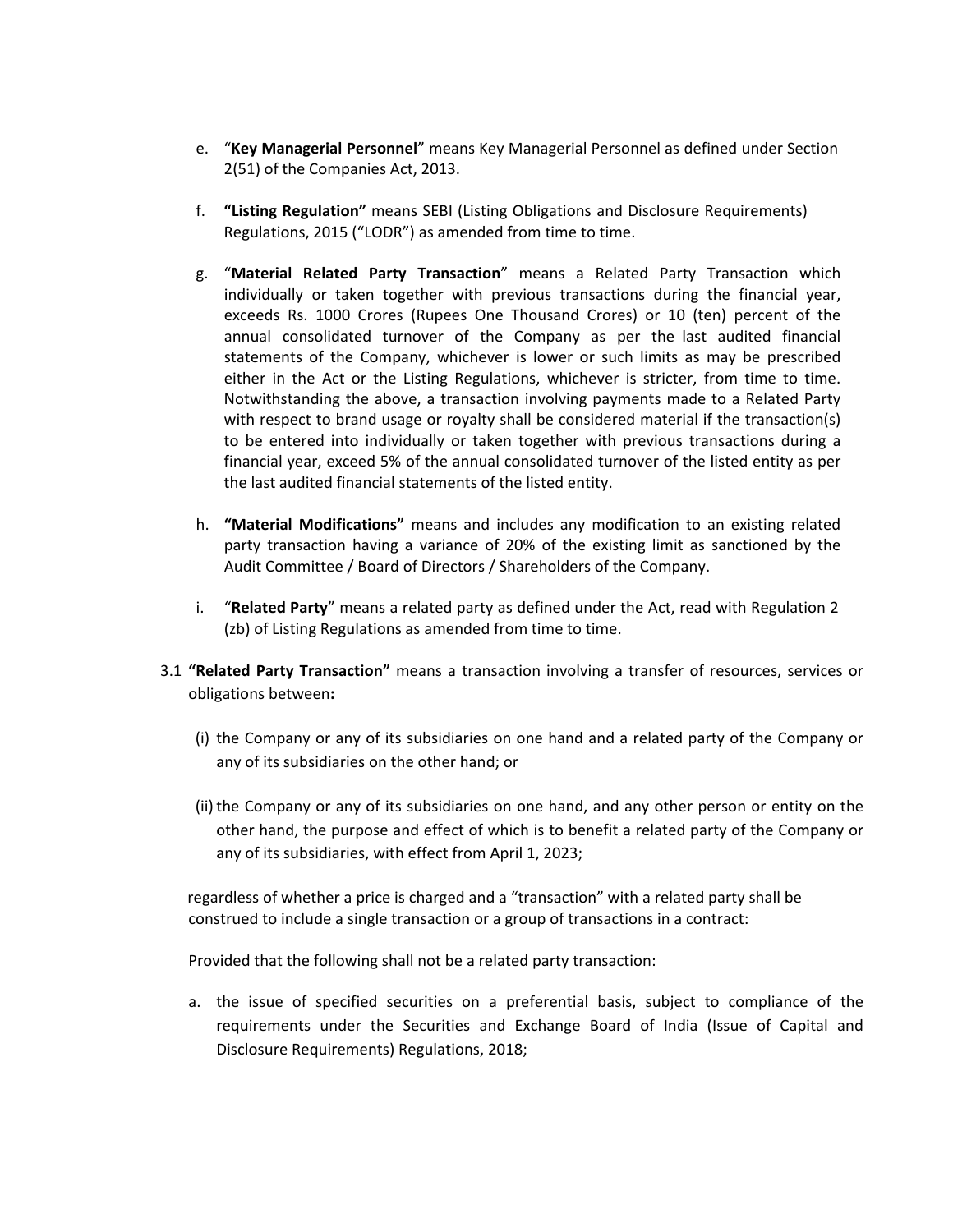b. the following corporate actions by the Company which are uniformly applicable/offered to all shareholders in proportion to their shareholding:

i.payment of dividend; ii.subdivision or consolidation of securities; iii.issuance of securities by way of a rights issue or a bonus issue; and iv. buy-back of securities.

c. acceptance of fixed deposits by banks/Non-Banking Finance Companies at the terms uniformly applicable/offered to all shareholders/public, subject to disclosure of the same along with the disclosure of related party transactions every six months to the stock exchange(s), in the format as specified by the Board:

Provided further that this definition shall not be applicable for the units issued by mutual funds which are listed on a recognised stock exchange(s);

Following transactions are included and considered as Related Party Transactions:

- i. Sale, purchase or supply of any goods or materials;
- ii. Selling or otherwise disposing of, or buying property of any kind;
- iii. Leasing of property of any kind;
- iv. Availing or rendering of any services;
- v. Appointment of any agent for the purchase or sale of goods, materials, servicesor property;
- vi. Such related party's appointment to any office or place of profit in the Company,its subsidiary Company or associate Company;
- vii. Underwriting the subscription of any securities or derivatives thereof, of the Company;

(The above is an indicative list and not an exhaustive one).

- j. "**Relative"** means a relative as defined under Sec 2(76) of the Act and Regulation 2(1)(zb)of the Listing Regulations, as amended from time to time.
- k. "**Transaction**" with a Related Party shall be construed to include a single transaction or a group of transactions.

Any other term not defined herein shall have the same meaning as defined in the Act, the Listing Regulations including amendments thereof, Indian Accounting Standards (IND AS); and or any other statute, law, standards, regulations or other governmental instruction relating to Related Party Transactions.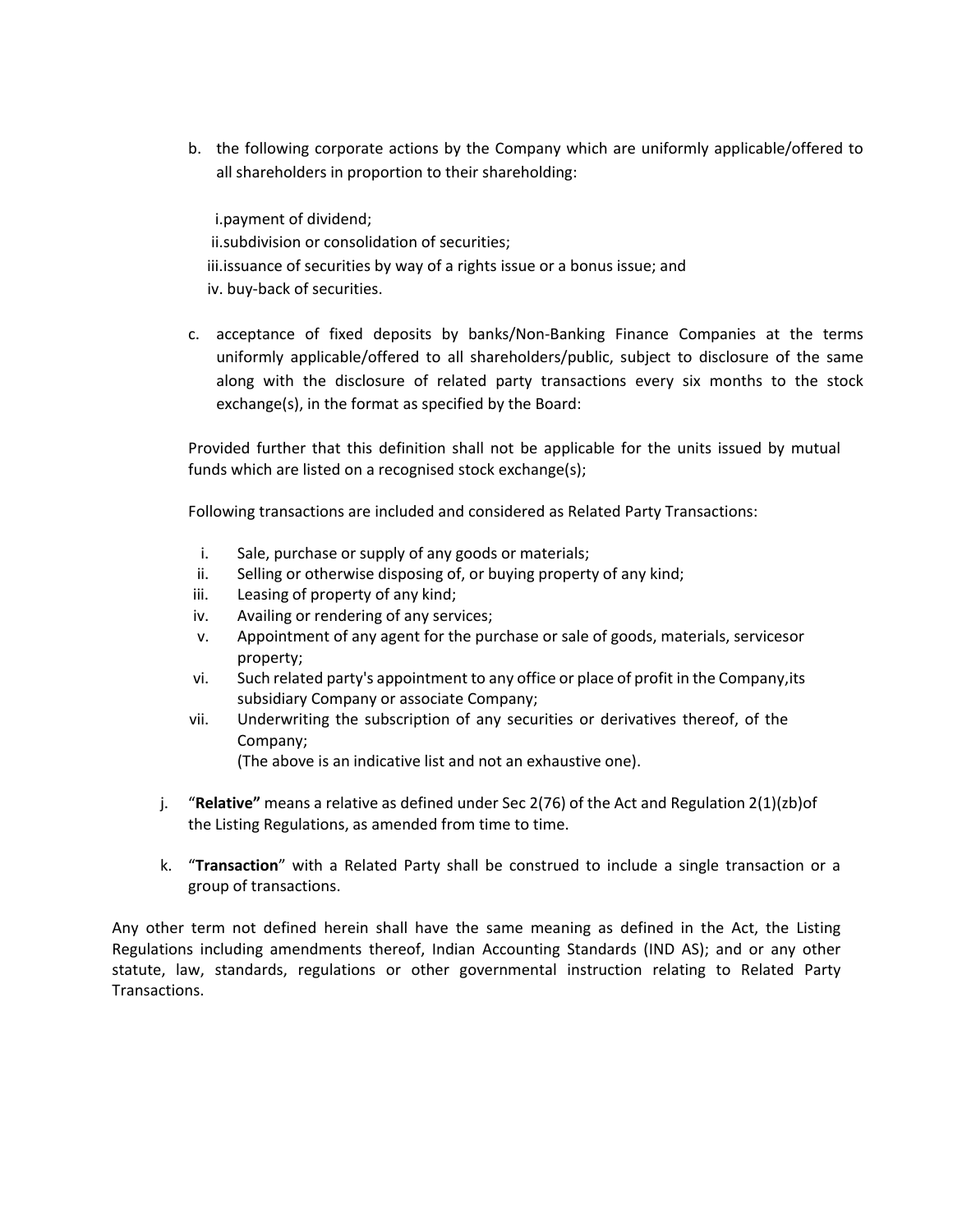# **4. POLICY**

i. The Audit Committee shall review and approve all Related Party Transactions and subsequent material modifications based on this Policy.

Provided that only those members of the Audit Committee, who are independent directors shall approve related party transactions.

ii. All proposed Related Party Transactions must be reported to the Audit Committee for its prior approval in accordance with this Policy. In the case of frequent / regular / repetitive transactions which are in the normal course of business of the Company, the Audit Committee may grant standing pre –approval/ omnibus approval, details whereof are given in a separate section of this Policy.

### **4.1 IDENTIFICATION OF RELATED PARTY TRANSACTIONS:**

- i. Every Director and Key Managerial Personnel will be responsible for providing a declaration in the format as per Annexure 1 containing the following information to the Company Secretary on an annual basis:
- ii. Every Director and Key Managerial Personnel will also be responsible to update the Company Secretary of any changes in the above relationships, directorships, holdings, interests and / or controls immediately on him / her becoming aware of such changes.

### **4.2 REVIEW AND APPROVAL OF RELATED PARTY TRANSACTION**

All Related Party Transactions shall be subject to the prior approval of the Audit Committee whether at a meeting or by resolution by circulation or through electronic mode. A member of the Committee who (if) has a potential interest in any Related Party Transaction will not remain present at the meeting and abstain from discussion and voting on such Related Party Transaction and shall not be counted in determining the presence of a quorum when such transaction is considered.

#### **4.2.1 CONSIDERATION BY THE COMMITTEE IN APPROVING THE PROPOSED TRANSACTIONS**

While considering any transaction, the Committee shall take into account all relevant facts and circumstancesincluding the terms of the transaction, the business purpose of the transaction, the benefits to the Company and to the Related Party, and any other relevant matters.

Prior to the approval, the Committee shall, *inter-alia*, consider the following factors to the extent relevant to the transaction:

- a. Whether the terms of the Related Party Transaction are in the ordinary course of the Company's business and are on an arm's length basis;
- b. The business reasons for the Company to enter into the Related Party Transaction and the nature of alternative transactions, if any;
- c. Whether the Related Party Transaction includes any potential reputational risks that may arise as a result of or in connection with the proposed Transaction; and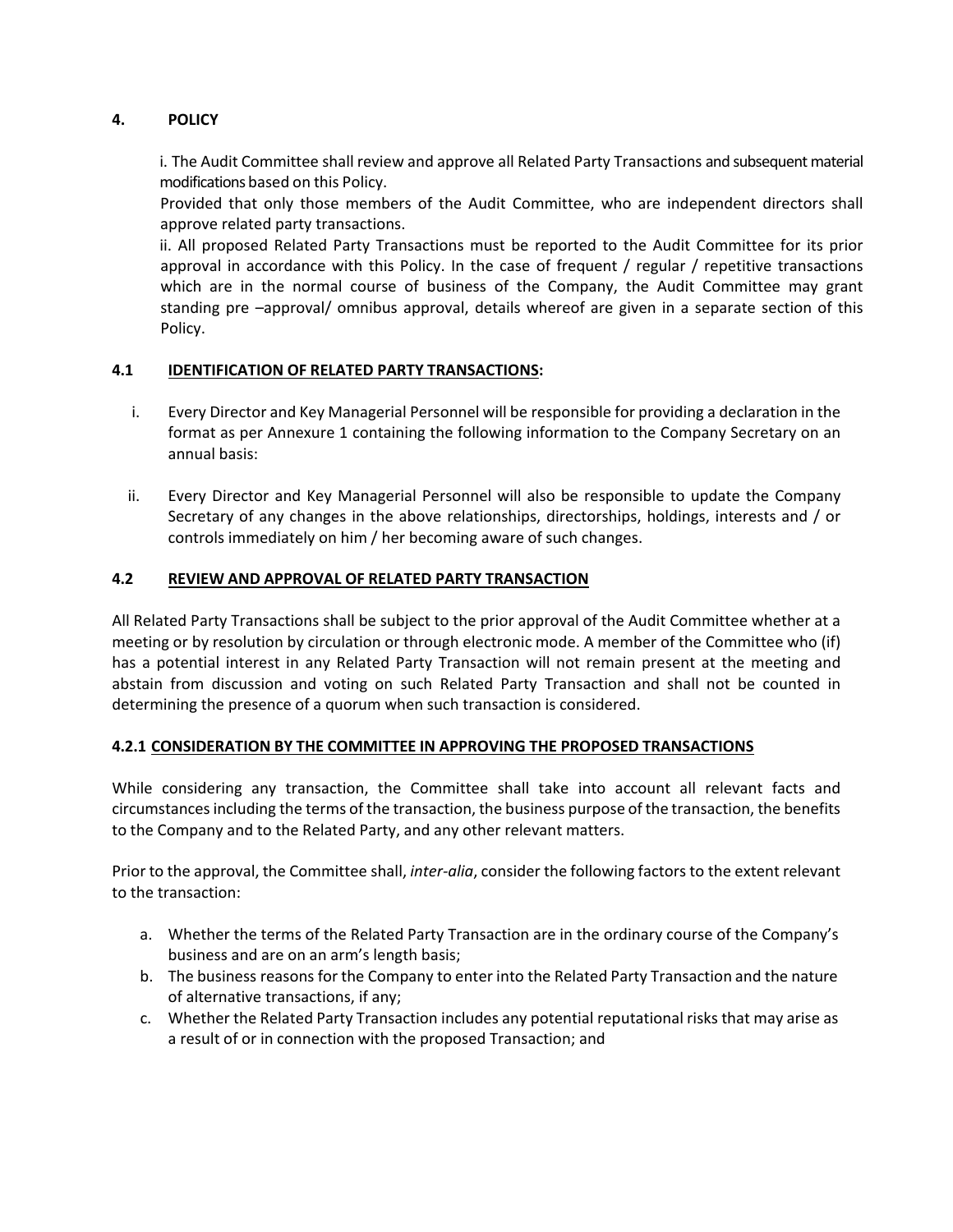d. Whether the Related Party Transaction would affect the independence or present a conflict of interest for any Director or Key Managerial Personnel of the Company, taking into account the size of the transaction, the overall financial position of the Director, Key Managerial Personnel or other Related Party, the direct or indirect nature of the Director's interest, Key Managerial Personnel's or other Related Party's interest in the transaction and the ongoing nature of any proposed relationship and any other factors the Committee deems relevant.

While considering the arm's length nature of the transaction, the Committee shall take into account the facts and circumstances as were applicable at the time of entering into the transaction with the Related Party. The Committee shall take into consideration that subsequent events (i.e., events after the initial transactions have commenced) like evolving business strategies / short term commercial decisions to improve / sustain market share, changing market dynamics, local competitive scenario, economic / regulatory conditions affecting the global / domestic industry, may impact profitability but may not have a bearing on the otherwise arm's length nature of the transaction.

# **4.2.2 APPROVAL BY CIRCULAR RESOLUTION OF THE COMMITTEE**

In the event the management of the Company determines that it is impractical or undesirable to wait until a meeting of the Committee to enter into a Related Party Transaction, such transaction may be approved by the Committee by way of circular resolution in accordance with this Policy and statutory provisions for the time being in force. Any such approval must be ratified by the Committee at its next scheduled meeting.

### **4.2.3 APPROVAL BY THE BOARD**

If the Committee determines that a Related Party Transaction should be brought before the Board, or if the Board in any case elects to review any such matter or it is mandatory under any law for Board to approve the Related Party Transaction, then the Board shall consider and approve the Related Party Transaction at a meeting and the considerations set forth above shall apply to the Board's review and approval of the matter, with such modification as may be necessary or appropriate under the circumstances.

A related party transaction to which the Subsidiary of the Company is a party but the Company is not a party, shall require prior approval of the Audit Committee of the Company if the value of such transaction whether entered into individually or taken together with previous transactions during a financial year exceeds ten per cent of the annual consolidated turnover, as per the last audited financial statements of the Company.

With effect from April 1, 2023, a related party transaction to which the Subsidiary of the Company is a party but the Company is not a party, shall require prior approval of the Audit Committee of the Company if the value of such transaction whether entered into individually or taken together with previous transactions during a financial year, exceeds ten per cent of the annual standalone turnover, as per the last audited financial statements of the Subsidiary.

(For related party transactions of unlisted subsidiaries of the Company, the prior approval of the Audit Committee of the Company shall suffice.)

# **4.2.4 OMNIBUS APPROVAL BY THE COMMITTEE**

In the case of frequent / regular / repetitive transactions which are in the normal course of business of the Company, the Committee may grant standing pre-approval / omnibus approval. While granting the approval, the Audit Committee shall satisfy itself of the need for the omnibus approval and that same is in the interest of the Company. The omnibus approval shall specify the following:

a. Name of the Related Party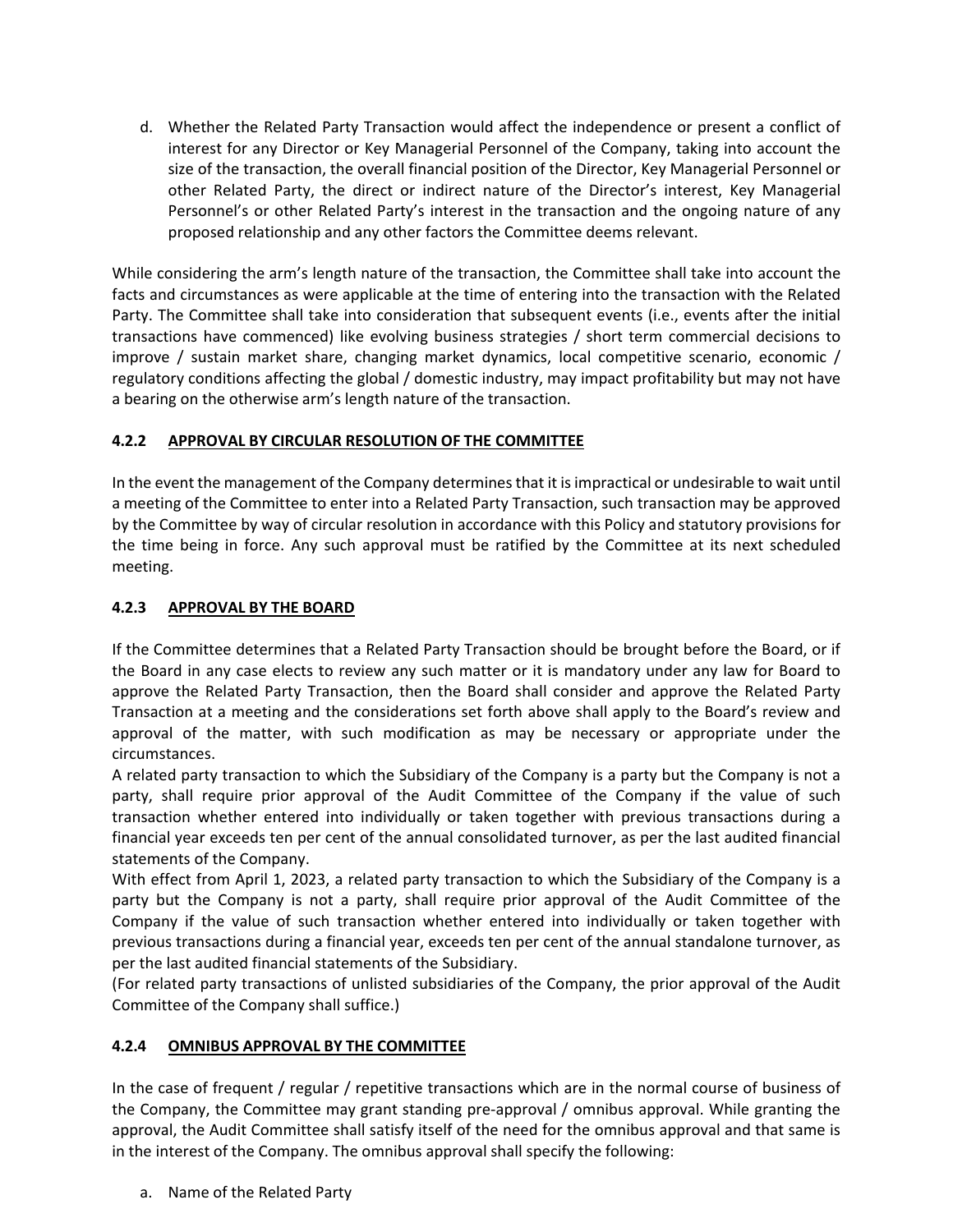- b. Nature of the transaction
- c. Period of the transaction
- d. Maximum amount of the transactions that can be entered into
- e. Indicative base price / current contracted price and formula for variation in price, if any
- f. Such other conditions as the Audit Committee may deem fit.

Such transactions will be deemed to be pre-approved and may not require any further approval of the Audit Committee for each specific transaction unless the price, value or material terms of the contract or arrangement have been varied / amended. Any proposed variations / amendments to these factors shall require a prior approval of the Committee.

The Audit Committee shall review, at least on a quarterly basis, the details of Related Party Transactions entered into by the listed entity pursuant to each of the omnibus approvals given

Further, where the need of the Related Party Transaction cannot be for seen and all prescribed details are not available, Committee may grant omnibus approval subject to the value per transaction not exceeding Rs. 1,00,00,000/- (Rupees One Crore only). The details of such transaction shall be reported at the next meeting of the Audit Committee for ratification. Further, the Committee shall on an annual basis review and assess such transactions including the limits to ensure that they are in compliance with this Policy.

The omnibus approval shall be valid for a period of one year.

# **4.2.5 APPROVAL OF MATERIAL RELATED PARTY TRANSACTIONS**

All Material Related Party Transactions shall require prior approval of the shareholders through resolution andthe Related Parties shall abstain from voting on such resolution.

# **4.2.6 TRANSACTIONS WHICH DO NOT REQUIRE APPROVAL**

Notwithstanding the foregoing, the following Related Party Transactions shall not require approval of Audit Committee:

- a. Any transaction involving the providing of compensation to a director or Key Managerial Personnel in connection with his duties to the Company including the reimbursement of reasonable business and travel expenses incurred in the ordinary course of business.
- b. Any transaction in which the Related Party's interest arises solely from ownership of securities issued by the Company and all holders of such securities receive the same benefits pro rata as the Related Party.
- c. Transactions entered into between our Company and its wholly owned subsidiary whose accounts are consolidated with and placed before the shareholders at the general meeting for approval.

# **4.2.7 TRANSACTIONS NOT IN ORDINARY COURSE OF BUSINESS OR NOT AT ARM'S LENGTH**

All Related Party Transactions in excess of the limits prescribed under the Companies Act, 2013, which are not in the ordinary course of business or not at arms' length shall also require the prior approval of the shareholders through ordinary resolution and the Related Parties shall abstain from voting on such resolution irrespective of whether the entity is a party to the particular transaction or not.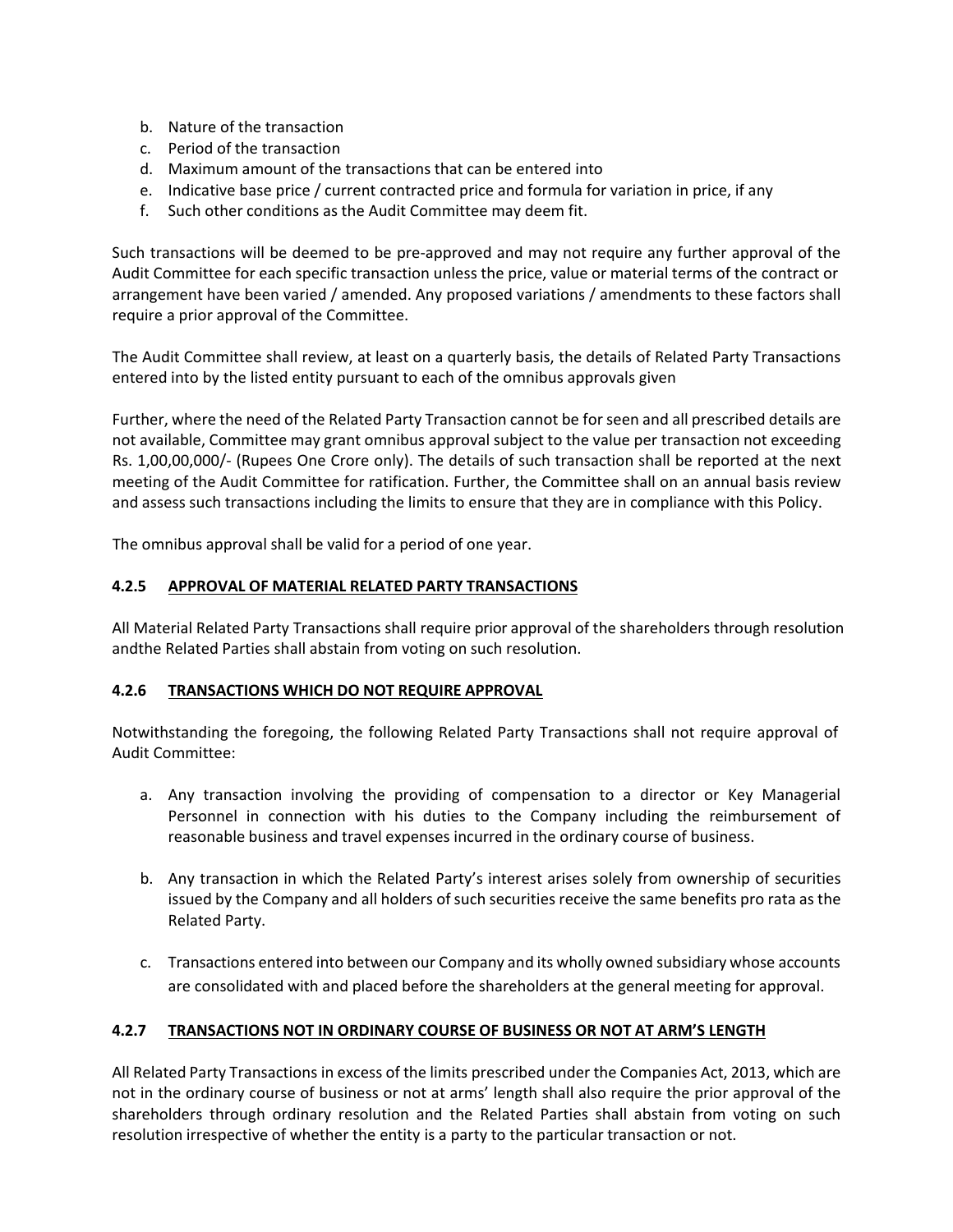# **4.2.8 RELATED PARTY TRANSACTIONS NOT PREVIOUSLY APPROVED**

In the event the Company becomes aware of a Related Party Transaction that has not been approved or ratified under this Policy, the transaction shall be placed as promptly as practicable before the Audit Committee or Board or the shareholders as may be required in accordance with this Policy for review and ratification.

The Committee or the Board or the Shareholders shall consider all relevant facts and circumstances respecting such transaction and shall evaluate all options available to the Company, including but not limited to ratification, revision, or termination of such transaction, and the Company shall take such action as the Committee may deem appropriate under the circumstances.

### **4.3 DISCLOSURE AND REPORTING OF RELATED PARTY TRANSACTIONS**

Every Related Party Transaction entered into by the Company shall be referred to in the Board's report to the shareholders along with justification for entering into such transaction. The Chief Financial Officer shall be, responsible for such disclosure. The Company Secretary shall also make necessary entries in the Register of Contracts required to be maintained under the Companies Act, 2013.

The Company entity shall submit to the stock exchanges disclosures of related party transactions in the format as specified by the Board from time to time, and publish the same on its website:

Provided that the Company shall make such disclosures every six months within fifteen days from the date of publication of its standalone and consolidated financial results:

Provided further that the Company shall make such disclosures every six months on the date of publication of its standalone and consolidated financial results with effect from April 1, 2023

Director's report shall contain details of Related Party Transactions as required under the Act and Regulation 23 of the SEBI Listing Regulations

#### **5. LIMITATION**

In the event of any conflict between the provisions of this Policy and the Listing Regulations/ Act any other statutory enactments as amended from time to time shall prevail over this Policy

#### **6. REVIEW OF THE POLICY**

The Board of Directors of the Company shall be review and update the Policy at least once every three years or as and when required.

### **7. DISSEMINATION OF POLICY**

This Policy shall be disseminated to all concerned departments/persons of the Company and shall be hosted on the website of the Company and web link thereto shall be provided in the annual report of the Company.

#### **8. COMPLIANCE RESPONSIBILITY**

Compliance of this Policy shall be the responsibility of the Chief Financial Officer and the Company Secretary of the Company who shall have the power to ask for any information or clarifications from the management in this regard.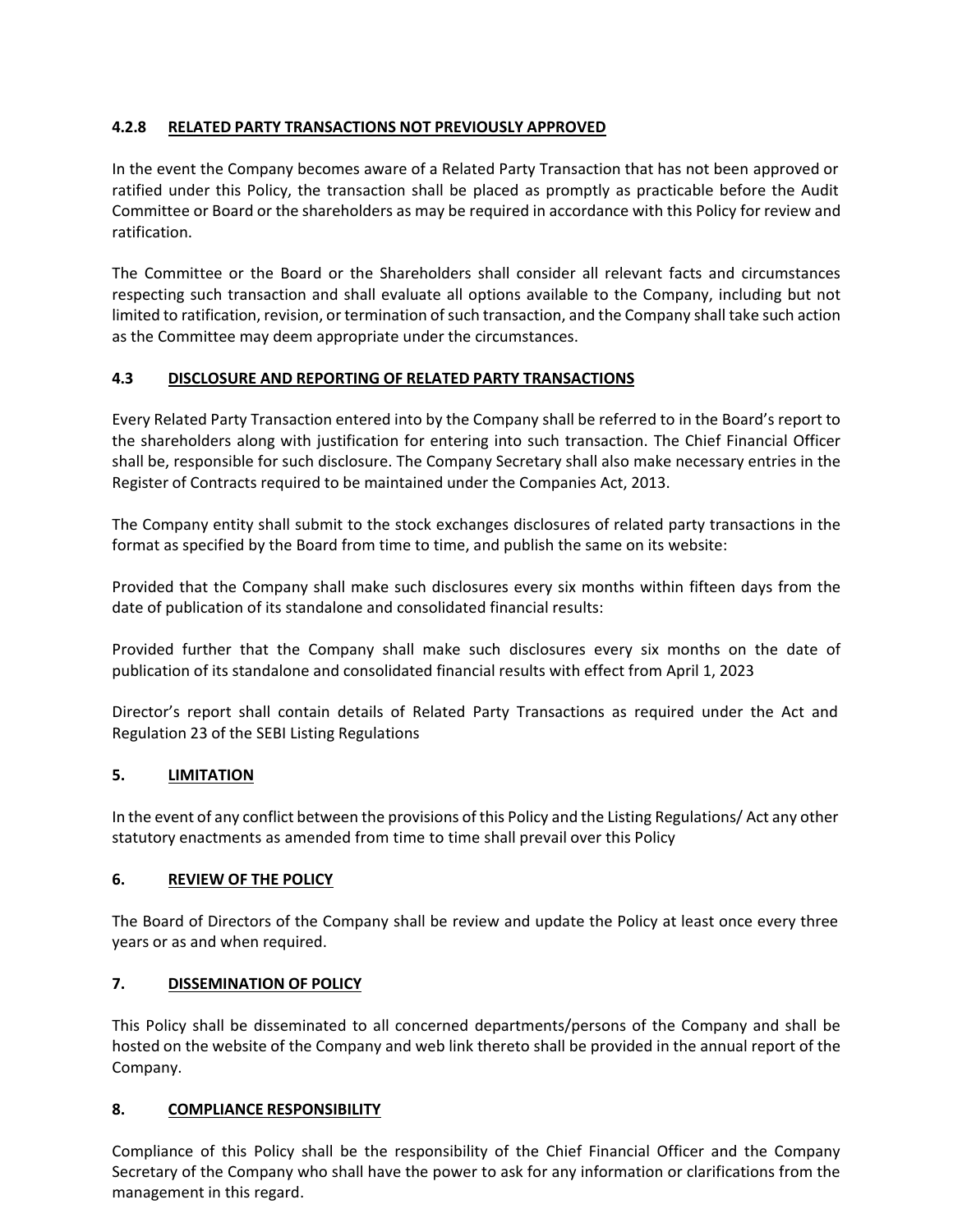#### **ANNEXURE 1**

#### **NOTICE OF INTEREST BY DIRECTOR / KEY MANAGERIAL PERSONNEL**

To, The Company Secretary/Compliance Officer **Nazara Technologies Limited.** Address

Dear Sir,

A. I, ……………., son/daughter/spouse of …………………, resident of …………….., holding................ Shares (equity or preference) of Rs. 4/- each (...........percent of the paid-up capital) in the Company in my name, being a......... in the Company, hereby give notice that I am interested directly/through my Relatives (Schedule) in the following company or companies, body corporate, firms or other association of individuals:

| Sr.<br>No. | Name of the<br><b>Companies/Bodies</b><br>Corporate/Firms/<br><b>Association of</b><br><b>Individuals</b> | Nature of Interest or<br>concern / Change in<br><b>Interest or Concern</b> | Shareholding<br>(No. 8 %) | Date on which<br>Interest or<br>Concern<br>arose/changed |
|------------|-----------------------------------------------------------------------------------------------------------|----------------------------------------------------------------------------|---------------------------|----------------------------------------------------------|
|            |                                                                                                           |                                                                            |                           |                                                          |
|            |                                                                                                           |                                                                            |                           |                                                          |
|            |                                                                                                           |                                                                            |                           |                                                          |

**B. The Following are the body corporate's whose Board of Directors, Managing Director or Manager is accustomed to act in accordance with any advice, directions or instructions:**

| Sr. No. | Name of the Body Corporate |
|---------|----------------------------|
|         |                            |
|         |                            |

**C. I am accustomed to act on the advice, directions or instructions of the following persons (other than advice, directions or instructions obtained in professional capacity):**

| Sr. No. | Name of person | <b>Relation</b> |
|---------|----------------|-----------------|
|         |                |                 |
|         |                |                 |
|         |                |                 |
|         |                |                 |